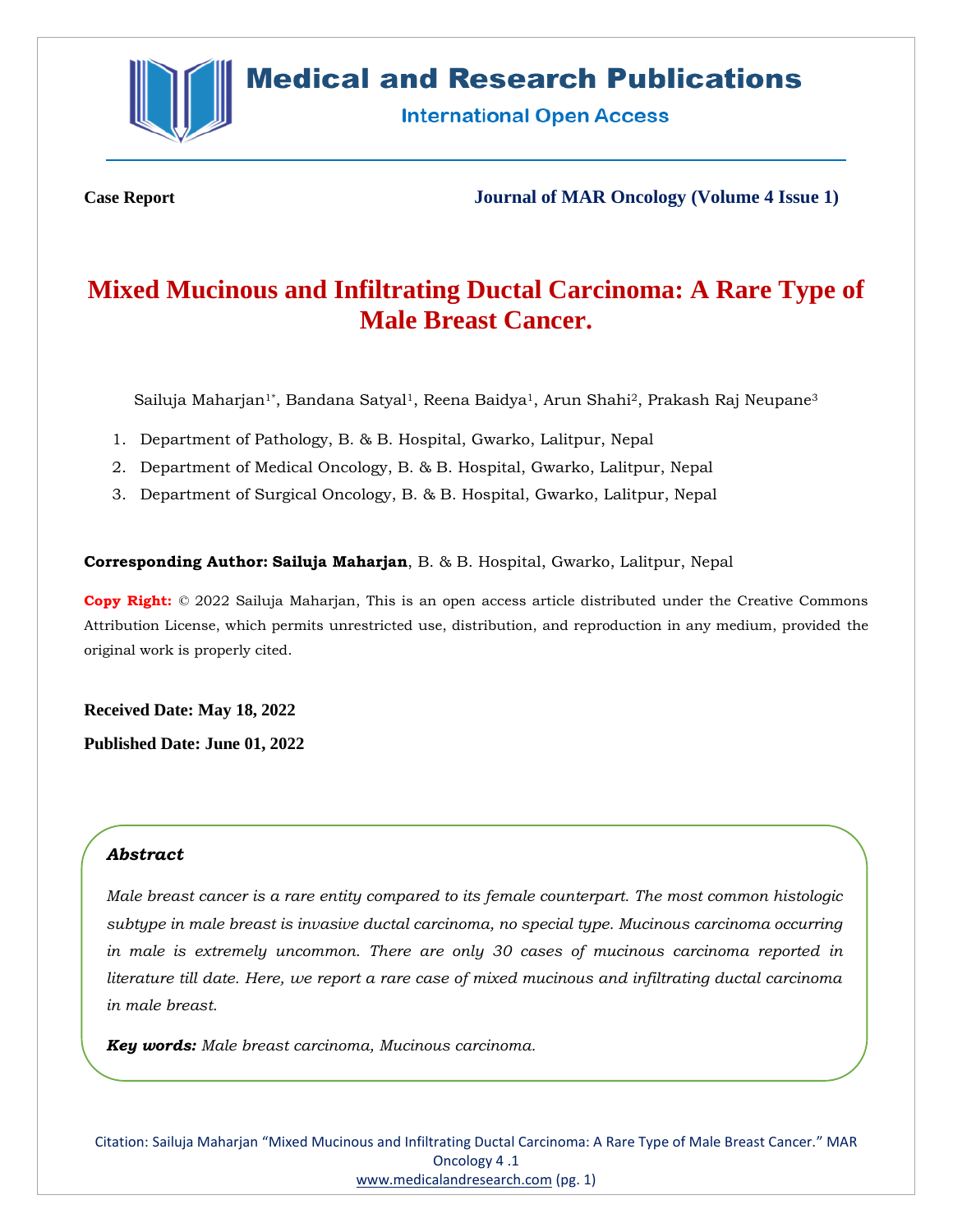### **Introduction**

Male breast carcinoma is a rare neoplasm comprising  $\langle 0.6\%$  of all breast malignancies and  $\langle 1\%$  of malignancies in male. [1-3] Mucinous carcinoma (MC) is a rare histological subtype of breast carcinoma (BC). MC is characterized by the presence of clusters of epithelial cells suspended in abundant extracellular mucin. [4,5] It accounts for approximately 2% of female breast carcinoma and its occurrence in male breast is rare with only 30 cases reported in literature till date. [6,7] MC has been described in pure and mixed forms. Mixed mucinous carcinomas carry poor prognosis when compared to pure forms. [1,2] Here, we report a rare case of mixed mucinous and infiltrating ductal carcinoma in a male patient.

## **Case Report**

A 62-year-old male patient presented with a painless lump in right breast for 5 months which progressively increased in size. It was associated with mild discomfort. There was no history of nipple discharge. The patient had undergone cholecystectomy 10 years back. Ultrasonography (Figure 1) of the right breast showed a well-defined taller than wider heterogeneous mass (3 x 3 cm ) in the retro alveolar region of the right breast with few enlarged axillary lymph nodes. FNAC of the right breast lump showed features of breast carcinoma characterized by presence of pleomorphic cells in loose cohesive clusters and dispersed pattern. The patient underwent a right modified radical mastectomy. Cut section of the specimen showed a well circumscribed mass measuring  $3 \times 3$  cm having gelatinous hemorrhagic appearance(Figure 2). Histopathological examination (Figure 3) revealed mixed type mucinous (60%) and infiltrating ductal carcinoma (40%). Six out of twelve lymph nodes were positive for tumor. All surgical margins were free of tumor. Pathological staging was pT2N2a. Immunohistochemical evaluation showed that the tumor cells were positive for ER, PR and negative for HER2. Ki67 index was 30%. The patient received adjuvant chemotherapy and radiotherapy.



**Figure 1.** Ultrasound image of right breast, retroareolar region demonstrating 3 cm heterogeneous mass

Citation: Sailuja Maharjan "Mixed Mucinous and Infiltrating Ductal Carcinoma: A Rare Type of Male Breast Cancer." MAR Oncology 4 .1 [www.medicalandresearch.com](http://www.medicalandresearch.com/) (pg. 2)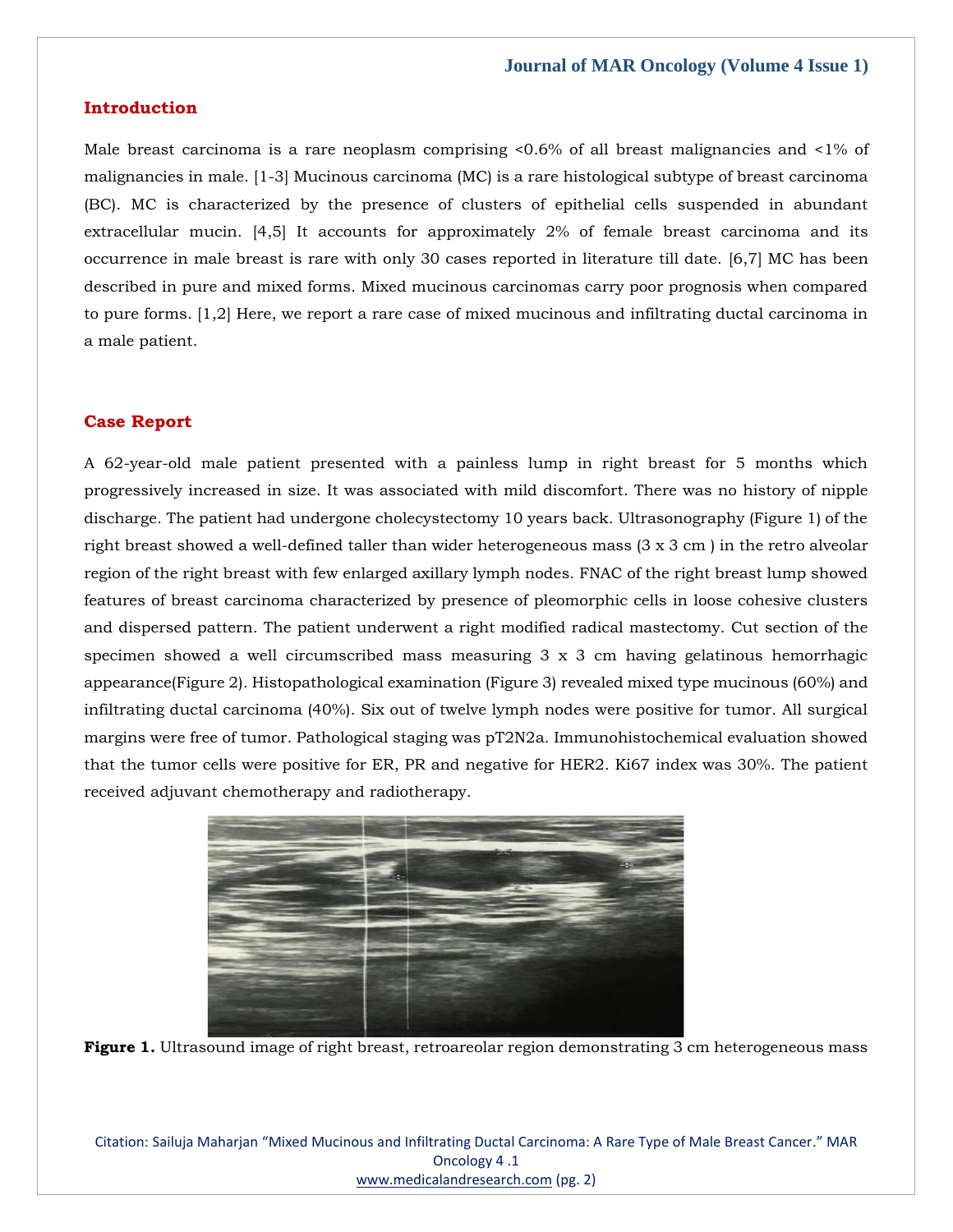

**Figure 2.** Cut section showing a gelatinous hemorrhagic mass



**Figure 3.** H&E showing clusters of tumor cells suspended in abundant mucin pools.(100X)

# **Discussion**

BC is the most common cancer diagnosis in females globally. However, BC in male is rare comprising of <1% of all breast carcinomas. [3,4] The incidence of male BC increases with advancing age and presents at an older age than females.8 Genetic factors like BRCA2 mutation, klinefelter's syndrome and family history of breast cancer are linked to increased incidence of carcinoma in male breast.1,2,3 Hormonal imbalances like testicular disease, radiation exposure, obesity also contribute in occurrence of breast cancer in male. [4,5]

Invasive ductal carcinoma, no special type (IDC-NST) is the most common histological variant of breast cancer.8 There are only few cases of MC reported in male breast. MC is subdivided into pure and mixed

Citation: Sailuja Maharjan "Mixed Mucinous and Infiltrating Ductal Carcinoma: A Rare Type of Male Breast Cancer." MAR Oncology 4 .1 [www.medicalandresearch.com](http://www.medicalandresearch.com/) (pg. 3)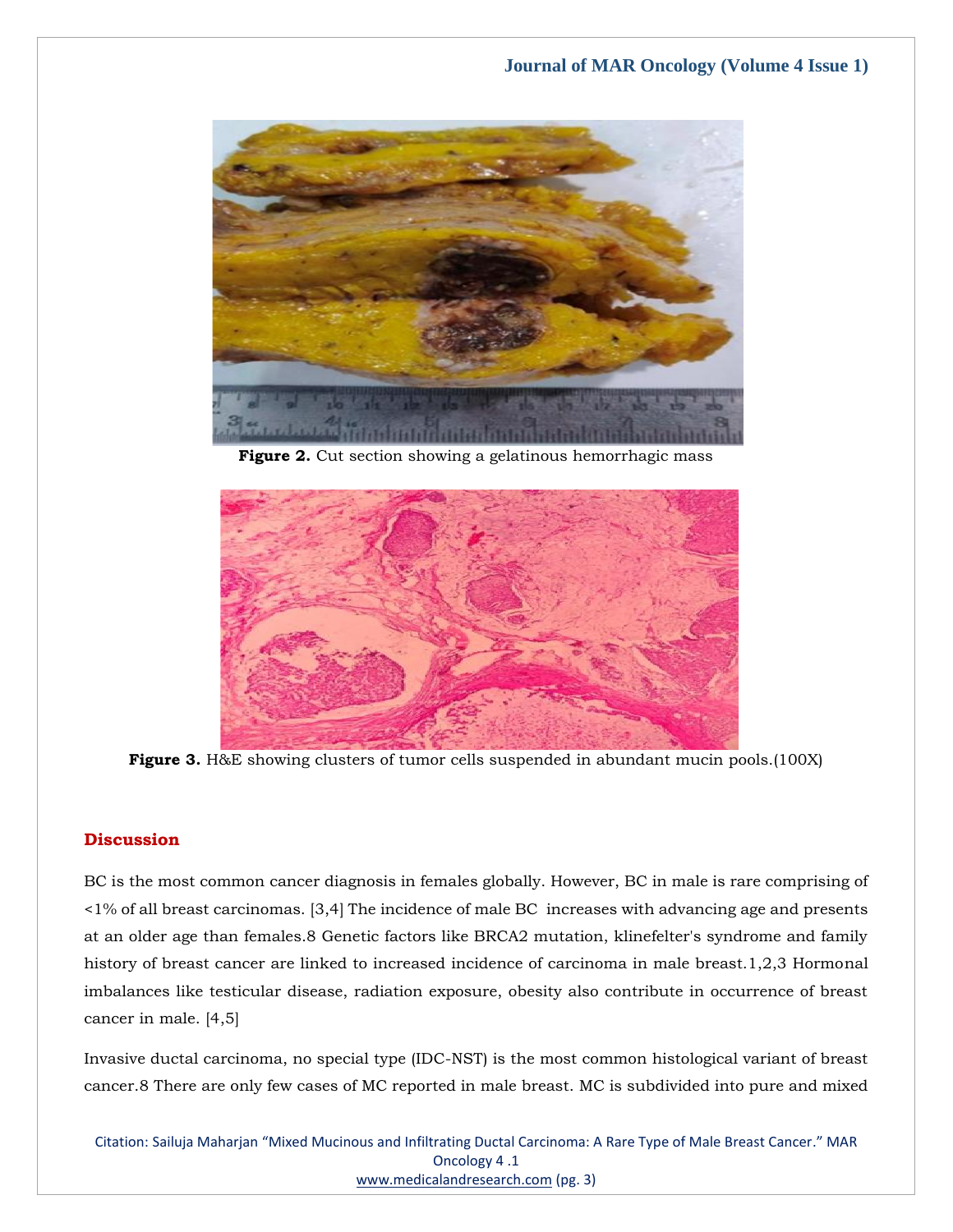#### **Journal of MAR Oncology (Volume 4 Issue 1)**

forms. The pure form is defined as a lesion comprising of >90% of tumor and mixed form is defined as having mucinous and IDC-NST components. [6 ,9] Pure MC is associated with better prognosis and lower rate of axillary lymph node metastasis than mixed type in females. [8] This could be attributed to the presence of abundant extracellular mucin that may act as barrier diminishing the tumor burden at the site of margin. [2] Therefore some researchers have suggested sentinel lymph node dissection rather than axillary lymph node dissection for patients with pure MC. [5] However, there are some cases of pure MC with axillary nodal metastasis in males similar to our case. [6,10]

The standard treatment of male BC is modified radical mastectomy with lymph node dissection followed by hormonal therapy, chemotherapy or radiation. [1,2] Majority of MCs are ER and PR positive similar to our case and therefore hormonal therapy remains the optimal treatment.

## **Conclusion**

BC behaves aggressively in males as compared to females. Mixed mucinous and invasive ductal carcinoma is extremely rare. The treatment of such tumors depend upon the subtype, size, lymph node involvement and hormone status. Increased awareness with early detection and treatment provides maximum survival benefit in male patients.

## **References**

1. [Mannarmannan P, Subbaraj S, Tirougnanassambandamourty TA.](https://www.google.com/search?q=%E2%80%9CMixed+Type+Mucinous+And+Infiltrating+Ductal+Carcinoma%3A+A+Rare+Form+of+Male+Breast+Cancer%E2%80%9D&rlz=1C1CHBF_enIN1000IN1000&sxsrf=ALiCzsZ_iUtAqceaPBo8VucKnih3WBSQPA%3A1652941152482&ei=YOGFYu2MHe-TseMPju6YkA0&ved=0ahUKEwjtvOnR9er3AhXvSWwGHQ43BtIQ4dUDCA4&uact=5&oq=%E2%80%9CMixed+Type+Mucinous+And+Infiltrating+Ductal+Carcinoma%3A+A+Rare+Form+of+Male+Breast+Cancer%E2%80%9D&gs_lcp=Cgdnd3Mtd2l6EAM6BwgjEOoCECdKBAhBGABKBAhGGABQjg1Yjg1gmBloAXAAeACAAV2IAV2SAQExmAEAoAEBoAECsAEKwAEB&sclient=gws-wiz) "Mixed Type Mucinous And [Infiltrating Ductal Carcinoma: A Rare Form of Male Breast Cancer](https://www.google.com/search?q=%E2%80%9CMixed+Type+Mucinous+And+Infiltrating+Ductal+Carcinoma%3A+A+Rare+Form+of+Male+Breast+Cancer%E2%80%9D&rlz=1C1CHBF_enIN1000IN1000&sxsrf=ALiCzsZ_iUtAqceaPBo8VucKnih3WBSQPA%3A1652941152482&ei=YOGFYu2MHe-TseMPju6YkA0&ved=0ahUKEwjtvOnR9er3AhXvSWwGHQ43BtIQ4dUDCA4&uact=5&oq=%E2%80%9CMixed+Type+Mucinous+And+Infiltrating+Ductal+Carcinoma%3A+A+Rare+Form+of+Male+Breast+Cancer%E2%80%9D&gs_lcp=Cgdnd3Mtd2l6EAM6BwgjEOoCECdKBAhBGABKBAhGGABQjg1Yjg1gmBloAXAAeACAAV2IAV2SAQExmAEAoAEBoAECsAEKwAEB&sclient=gws-wiz)". J Basic Clin Appl Health Sci [2019;2\(2\):81](https://www.google.com/search?q=%E2%80%9CMixed+Type+Mucinous+And+Infiltrating+Ductal+Carcinoma%3A+A+Rare+Form+of+Male+Breast+Cancer%E2%80%9D&rlz=1C1CHBF_enIN1000IN1000&sxsrf=ALiCzsZ_iUtAqceaPBo8VucKnih3WBSQPA%3A1652941152482&ei=YOGFYu2MHe-TseMPju6YkA0&ved=0ahUKEwjtvOnR9er3AhXvSWwGHQ43BtIQ4dUDCA4&uact=5&oq=%E2%80%9CMixed+Type+Mucinous+And+Infiltrating+Ductal+Carcinoma%3A+A+Rare+Form+of+Male+Breast+Cancer%E2%80%9D&gs_lcp=Cgdnd3Mtd2l6EAM6BwgjEOoCECdKBAhBGABKBAhGGABQjg1Yjg1gmBloAXAAeACAAV2IAV2SAQExmAEAoAEBoAECsAEKwAEB&sclient=gws-wiz)–2.

2. Bhosale SJ, Punamiya AR, Kshirsagar AY et. al. "[Mixed mucinous Carcinoma and infiltrating duct](https://www.google.com/search?q=.+%E2%80%9CMixed+mucinous+Carcinoma+and+infiltrating+duct+carcinoma+of+male+breast%E2%80%9D&rlz=1C1CHBF_enIN1000IN1000&sxsrf=ALiCzsYlXd-1fyMfaYUSTUamD56N7Jb_mQ%3A1652941129499&ei=SeGFYv2THvmSseMP35CvsAY&ved=0ahUKEwi93O7G9er3AhV5SWwGHV_IC2YQ4dUDCA4&uact=5&oq=.+%E2%80%9CMixed+mucinous+Carcinoma+and+infiltrating+duct+carcinoma+of+male+breast%E2%80%9D&gs_lcp=Cgdnd3Mtd2l6EAM6BwgjEOoCECdKBAhBGABKBAhGGABQ8gtY8gtgjRhoAXAAeACAAZMBiAGTAZIBAzAuMZgBAKABAaABArABCsABAQ&sclient=gws-wiz)  carcinoma of male breast"[. Int J Health Sci Res. 2013;3\(10\):150-153.](https://www.google.com/search?q=.+%E2%80%9CMixed+mucinous+Carcinoma+and+infiltrating+duct+carcinoma+of+male+breast%E2%80%9D&rlz=1C1CHBF_enIN1000IN1000&sxsrf=ALiCzsYlXd-1fyMfaYUSTUamD56N7Jb_mQ%3A1652941129499&ei=SeGFYv2THvmSseMP35CvsAY&ved=0ahUKEwi93O7G9er3AhV5SWwGHV_IC2YQ4dUDCA4&uact=5&oq=.+%E2%80%9CMixed+mucinous+Carcinoma+and+infiltrating+duct+carcinoma+of+male+breast%E2%80%9D&gs_lcp=Cgdnd3Mtd2l6EAM6BwgjEOoCECdKBAhBGABKBAhGGABQ8gtY8gtgjRhoAXAAeACAAZMBiAGTAZIBAzAuMZgBAKABAaABArABCsABAQ&sclient=gws-wiz)

3. Dragoumis DM, Assimaki AS, Tsiftsoglou AP. "[Pure mucinous breast carcinoma with axillary lymph](https://www.google.com/search?q=%E2%80%9CPure+mucinous+breast+carcinoma+with+axillary+lymph+nodes+metastasis+in+a+male+breast%3A+case+report%E2%80%9D&rlz=1C1CHBF_enIN1000IN1000&sxsrf=ALiCzsbjQ2siU0lITh9IWqjsjJsonJR4cA%3A1652941103000&ei=LuGFYtHXPN2gseMPj4i-6Ac&ved=0ahUKEwjRpp269er3AhVdUGwGHQ-ED30Q4dUDCA4&uact=5&oq=%E2%80%9CPure+mucinous+breast+carcinoma+with+axillary+lymph+nodes+metastasis+in+a+male+breast%3A+case+report%E2%80%9D&gs_lcp=Cgdnd3Mtd2l6EAM6BwgjEOoCECdKBAhBGABKBAhGGABQyQtYyQtg7BdoAXAAeACAAWmIAWmSAQMwLjGYAQCgAQGgAQKwAQrAAQE&sclient=gws-wiz)  [nodes metastasis in a male breast: case report](https://www.google.com/search?q=%E2%80%9CPure+mucinous+breast+carcinoma+with+axillary+lymph+nodes+metastasis+in+a+male+breast%3A+case+report%E2%80%9D&rlz=1C1CHBF_enIN1000IN1000&sxsrf=ALiCzsbjQ2siU0lITh9IWqjsjJsonJR4cA%3A1652941103000&ei=LuGFYtHXPN2gseMPj4i-6Ac&ved=0ahUKEwjRpp269er3AhVdUGwGHQ-ED30Q4dUDCA4&uact=5&oq=%E2%80%9CPure+mucinous+breast+carcinoma+with+axillary+lymph+nodes+metastasis+in+a+male+breast%3A+case+report%E2%80%9D&gs_lcp=Cgdnd3Mtd2l6EAM6BwgjEOoCECdKBAhBGABKBAhGGABQyQtYyQtg7BdoAXAAeACAAWmIAWmSAQMwLjGYAQCgAQGgAQKwAQrAAQE&sclient=gws-wiz)". Breast Cancer. 2012;19(4):365-8.

4. [Ishida M, Umeda T, Kawai Y, Mori T, Kubota Y, Abe H, et al.](https://www.google.com/search?q=%E2%80%9CMucinous+carcinoma+occurring+in+the+male+breast%E2%80%9D&rlz=1C1CHBF_enIN1000IN1000&sxsrf=ALiCzsab9hQrJ3pHuNWY09GMDDKb7-Urpg%3A1652941079857&ei=F-GFYuX-M76SseMP1M6w8AM&ved=0ahUKEwil5piv9er3AhU-SWwGHVQnDD4Q4dUDCA4&uact=5&oq=%E2%80%9CMucinous+carcinoma+occurring+in+the+male+breast%E2%80%9D&gs_lcp=Cgdnd3Mtd2l6EAMyBQghEKABMgUIIRCgATIFCCEQoAEyBQghEKABOgcIIxDqAhAnSgQIQRgASgQIRhgAUNUMWNUMYN8ZaAFwAHgAgAGUAYgBlAGSAQMwLjGYAQCgAQGgAQKwAQrAAQE&sclient=gws-wiz) "Mucinous carcinoma occurring in the male breast"[. Oncology Letters. 2014;7\(2\):378-80.](https://www.google.com/search?q=%E2%80%9CMucinous+carcinoma+occurring+in+the+male+breast%E2%80%9D&rlz=1C1CHBF_enIN1000IN1000&sxsrf=ALiCzsab9hQrJ3pHuNWY09GMDDKb7-Urpg%3A1652941079857&ei=F-GFYuX-M76SseMP1M6w8AM&ved=0ahUKEwil5piv9er3AhU-SWwGHVQnDD4Q4dUDCA4&uact=5&oq=%E2%80%9CMucinous+carcinoma+occurring+in+the+male+breast%E2%80%9D&gs_lcp=Cgdnd3Mtd2l6EAMyBQghEKABMgUIIRCgATIFCCEQoAEyBQghEKABOgcIIxDqAhAnSgQIQRgASgQIRhgAUNUMWNUMYN8ZaAFwAHgAgAGUAYgBlAGSAQMwLjGYAQCgAQGgAQKwAQrAAQE&sclient=gws-wiz)

5. Gedam MC, Jaiswal SS, Pawar AN, Ingle LM. "[Case report: male breast carcinoma mucinous](https://www.google.com/search?q=%E2%80%9CCase+report%3A+male+breast+carcinoma+mucinous+adenocarcinoma+a+rare+entity%E2%80%9D&rlz=1C1CHBF_enIN1000IN1000&sxsrf=ALiCzsZDjB_xU5_Xr9QPIyTQ7R75dUuYMg%3A1652941053821&ei=_eCFYtfmMZShseMPiIyD-Ao&ved=0ahUKEwiX2eOi9er3AhWUUGwGHQjGAK8Q4dUDCA4&uact=5&oq=%E2%80%9CCase+report%3A+male+breast+carcinoma+mucinous+adenocarcinoma+a+rare+entity%E2%80%9D&gs_lcp=Cgdnd3Mtd2l6EAM6BwgjEOoCECdKBAhBGABKBAhGGABQrgtYrgtg6xZoAXAAeACAAWmIAWmSAQMwLjGYAQCgAQGgAQKwAQrAAQE&sclient=gws-wiz)  [adenocarcinoma a rare entity](https://www.google.com/search?q=%E2%80%9CCase+report%3A+male+breast+carcinoma+mucinous+adenocarcinoma+a+rare+entity%E2%80%9D&rlz=1C1CHBF_enIN1000IN1000&sxsrf=ALiCzsZDjB_xU5_Xr9QPIyTQ7R75dUuYMg%3A1652941053821&ei=_eCFYtfmMZShseMPiIyD-Ao&ved=0ahUKEwiX2eOi9er3AhWUUGwGHQjGAK8Q4dUDCA4&uact=5&oq=%E2%80%9CCase+report%3A+male+breast+carcinoma+mucinous+adenocarcinoma+a+rare+entity%E2%80%9D&gs_lcp=Cgdnd3Mtd2l6EAM6BwgjEOoCECdKBAhBGABKBAhGGABQrgtYrgtg6xZoAXAAeACAAWmIAWmSAQMwLjGYAQCgAQGgAQKwAQrAAQE&sclient=gws-wiz)". Int Surg J 2015;2:434-6.

6. Deka RR, Ahmed S, Handique A. "[Pure Mucinous Carcinoma of Male Breast: Case Report of a Rare](https://www.google.com/search?q=%E2%80%9CPure+Mucinous+Carcinoma+of+Male+Breast%3A+Case+Report+of+a+Rare+Histological+Subtype+of+Male+Breast+Carcinoma%E2%80%9D.+&rlz=1C1CHBF_enIN1000IN1000&sxsrf=ALiCzsb_7F6xlVqu8b4liK1UpsEHGLEKrg%3A1652941030180&ei=5uCFYq7FCsiLseMPlqal2Ao&ved=0ahUKEwiu0MCX9er3AhXIRWwGHRZTCasQ4dUDCA4&uact=5&oq=%E2%80%9CPure+Mucinous+Carcinoma+of+Male+Breast%3A+Case+Report+of+a+Rare+Histological+Subtype+of+Male+Breast+Carcinoma%E2%80%9D.+&gs_lcp=Cgdnd3Mtd2l6EAMyBwgjEOoCECcyBwgjEOoCECcyBwgjEOoCECcyBwgjEOoCECcyBwgjEOoCECcyBwgjEOoCECcyBwgjEOoCECcyBwgjEOoCECcyBwgjEOoCECcyBwgjEOoCECdKBAhBGABKBAhGGABQ9QpY9Qpg-RBoAXAAeACAAQCIAQCSAQCYAQCgAQGgAQKwAQrAAQE&sclient=gws-wiz)  Histological Subtype of Male Breast Carcinoma"[. Annals of applied biosciences. 2016;3\(1\) :16-20.](https://www.google.com/search?q=%E2%80%9CPure+Mucinous+Carcinoma+of+Male+Breast%3A+Case+Report+of+a+Rare+Histological+Subtype+of+Male+Breast+Carcinoma%E2%80%9D.+&rlz=1C1CHBF_enIN1000IN1000&sxsrf=ALiCzsb_7F6xlVqu8b4liK1UpsEHGLEKrg%3A1652941030180&ei=5uCFYq7FCsiLseMPlqal2Ao&ved=0ahUKEwiu0MCX9er3AhXIRWwGHRZTCasQ4dUDCA4&uact=5&oq=%E2%80%9CPure+Mucinous+Carcinoma+of+Male+Breast%3A+Case+Report+of+a+Rare+Histological+Subtype+of+Male+Breast+Carcinoma%E2%80%9D.+&gs_lcp=Cgdnd3Mtd2l6EAMyBwgjEOoCECcyBwgjEOoCECcyBwgjEOoCECcyBwgjEOoCECcyBwgjEOoCECcyBwgjEOoCECcyBwgjEOoCECcyBwgjEOoCECcyBwgjEOoCECcyBwgjEOoCECdKBAhBGABKBAhGGABQ9QpY9Qpg-RBoAXAAeACAAQCIAQCSAQCYAQCgAQGgAQKwAQrAAQE&sclient=gws-wiz)